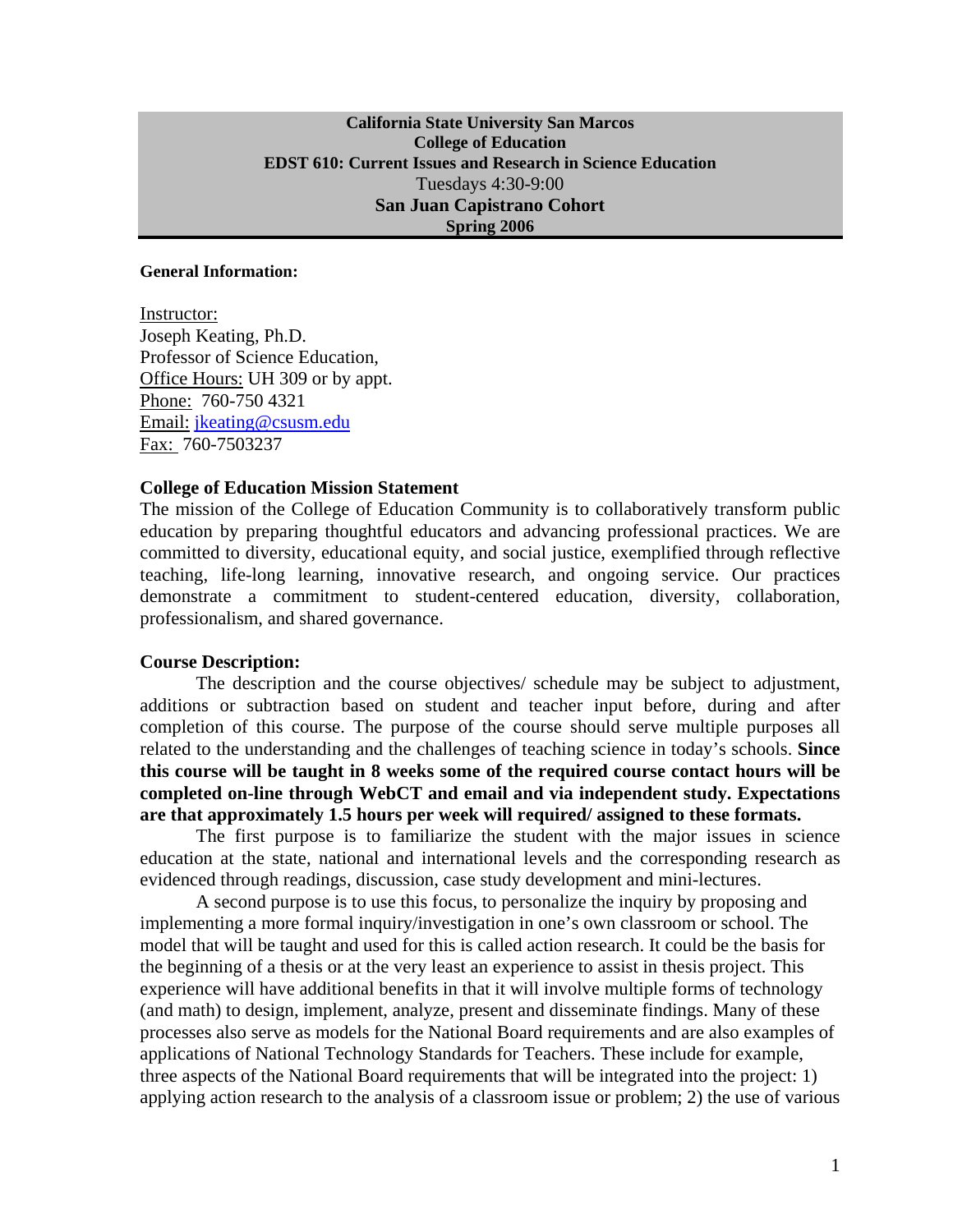forms of technology to document one's teaching/learning process and 3) dissemination of these findings to school personnel and (or) parents. In addition, the National Technology standards for teachers are woven throughout the project in that (Standards I-VI p.306) ' will improve curriculum, teaching and learning, assessment and evaluation, and productivity and professional practice' by potentially incorporating knowledge and application of word processing, statistical software programs, databases, Internet web searches, scanning, use and editing of digital film and multimedia.

A third purpose of the course is to model and observe others demonstrating the use of one of the dominant elements in science teaching (the Inquiry Model) by sharing and critiquing inquiry-based lessons from other teacher participants.

#### **Required Texts:**

**1.** Cases in Middle and Secondary Science Education: The Promise and Dilemmas (2004). Second Edition. Koballa and Tippins. Pearson Merrill Prentice Hall. ISBN #0-13-112798-5. **2.**National Science Education Standards. Available: http://www.nap.edu/catalog/4962.html

**Supplemental:** (selected parts to be provided by the instructor or in some cases downloaded) 1)"Research within Reach: Science Education—A Research-Guided Response to the Concerns of Educators" (1995) Edited by David Holdzkom and Pamela Lutz. NSTA.

2)" What We Know About How People Learn"(2002) California Journal of Science Education. Volume II, Issue 2. CSTA.

3) National Educational Technology Standards for Teachers. (2002). International Society for Technology in Education Press. ISBN 1-56484-173-1

4) "Classroom Instruction that Works—Research Based Strategies for Increasing Student Achievement" (2001) McREL Labs: Robert Marzano, Debra Pickering and Jane Pollock. ASCD.

5) "Scoring Rubrics In the Classroom—Using Performance Criteria for Assessing and Improving Student Performance" (2001). Edited by Judith Arter and Jay McTighe. Corwin Press.

6) "How The Brain Learns" (2001) David Sousa. Corwin Press.

7) "Issues in Science Education" (1997) Edited by Jack Rhoton and Patricia Bowers. NSTA Publications. ISBN 0-87355-137-0

8) "Identifying and Implementing Educational Practices Supported by Rigorous Evidence: A User Friendly Guide"USDE Institute of Education Sciences December 2003 (download)

9) "They're not dumb…they are different…stalking the second tier"(1992). Sheila Tobias. Research Corporation. Tucson, Az. (selections to be provided)

10) "Lost Discoveries. The Ancient Roots of Modern Science" (2002) by Dick Teresi. Simon and Schuster. ISBN 0-684-83718-8

11) The Republican War on Science (2005). Mooney. Basic Books.

### **Authorization to Teach English Learners**

This credential program has been specifically designed to prepare teachers for the diversity of languages often encountered in California public school classrooms. The authorization to teach English learners is met through the infusion of content and experiences within the credential program, as well as additional coursework. Students successfully completing this program receive a credential with authorization to teach English learners.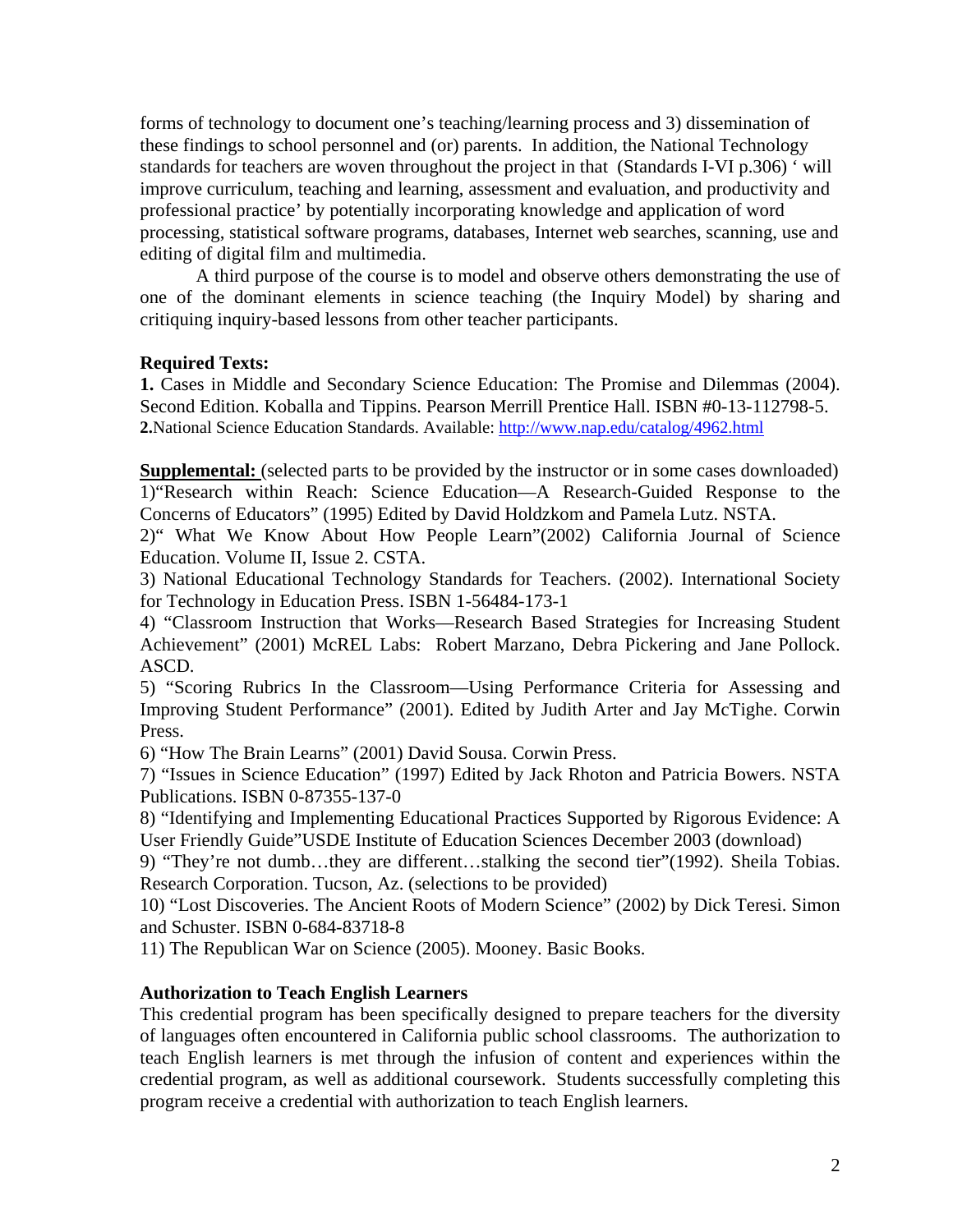### *(Approved by CCTC in SB 2042 Program Standards, August 02)*

#### **College of Education Attendance Policy**

Due to the dynamic and interactive nature of courses in the College of Education, all students are expected to attend all classes and participate actively. At a minimum, students must attend more than 80% of class time, or s/he may not receive a passing grade for the course at the discretion of the instructor. Since this course uses one day to cover two classes (i.e. 8 days in all  $= 16$  classes). Individual instructors may adopt more stringent attendance requirements. Should the student have extenuating circumstances, s/he should contact the instructor as soon as possible. *(Adopted by the COE Governance Community, December, 1997).*

#### **Students with Disabilities Requiring Reasonable Accommodations**

Students must be approved for services by providing appropriate and recent documentation to the Office of Disable Student Services (DSS). This office is located in Craven Hall 5205, and can be contacted by phone at  $(760)$   $750-4905$ , or TTY  $(760)$   $750-4909$ . Students authorized by DSS to receive reasonable accommodations should meet with their instructor during office hours or, in order to ensure confidentiality, in a more private setting.

#### **Course Objectives:**

Upon completion of this course the student will be able to demonstrate knowledge, understanding, appreciation and (or) practical skills for applying.......

1) Knowledge of the major issues and research findings in science education at the state, national and international level

2) All elements of proposing and implementing an action research design as an inquiry related model to evaluate one's teaching practice (and as related directly or indirectly to one of the major issues in science or math education).

3) A variety of technological skills incorporated into the design, implementation, analysis and presentation of the action research project.

4) Effective means of disseminating one's research information to school personnel and parents and to the general public through presentations and (or) publications.

5) The inquiry, constructivist problem solving model of teaching through a hands-on, interactive model strategy.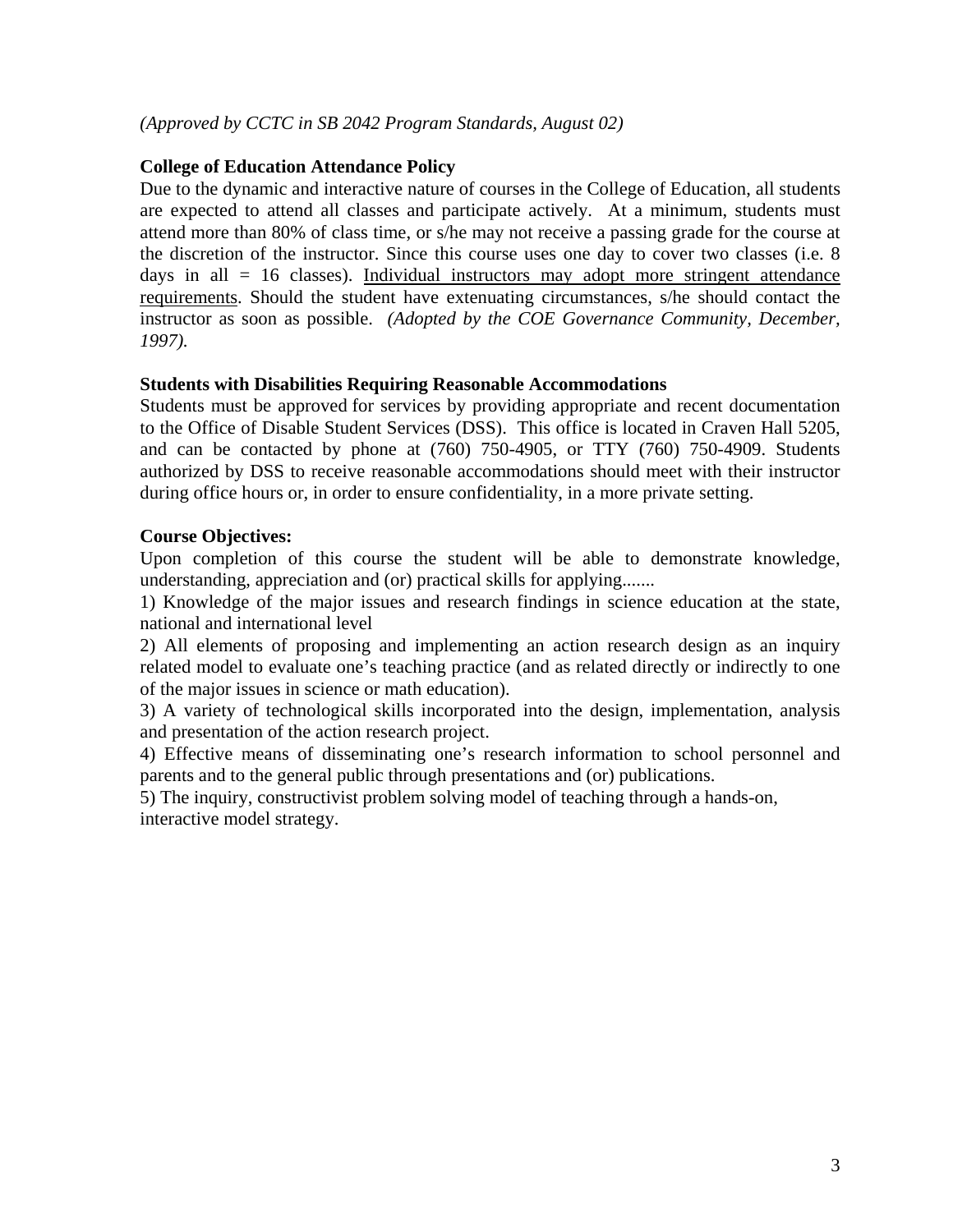## **Course Schedule**

| Session | Tentative Topic |  | Readings and Assignments Due |
|---------|-----------------|--|------------------------------|
|         |                 |  |                              |

## **#1-#2 January 17th**

- Introductions/ Overview of Syllabus/ Assignments/ Science Teaching Issues (schedule developed for discrepant events, action research proposals, case studies reading group assignments)
- #1 Mini-lecture/Discussion: Presentation of strategies to use in an Inquiry based teaching model: Discrepant Event (Happy and Unhappy Balls) (Keating)
- #2 Mini Lecture/Discussion "Factors That Affect the Success of Navajo Students in Science….Implications for diverse students" (Keating dissertation)
- Action Research Model discussed with examples (Keating)
- **Next time:** 1) read grade appropriate TIMSS study from (reading log prompt): What are the strengths and weaknesses of American Science Education. http://timss.bc.edu/TIMSS1/Items.html

2) Keating dissertation summary (WebCT) (reading log) 3) McREL Lab Findings (WebCT) of most effective science teacher strategies (Keating) (reading log Prompt): Which do you use and how? 4) Cases: Chapter 1 Use as a research tool. (overview) and Ch2 Reading logs (Group One Analysis)

### **#3-4 January 24th**

- #3 Mini Lecture/Discussion: McREL Lab Findings of most effective science teacher strategies and how class participants are using them (Keating)
- #4 Mini-Lecture/Discussions of Readings: TIMSS Study Summary discussion (download)
- Questions on Navajo Science Education Study
- Student Presentation and audience evaluation of Collaborative Inquiry model (2pairs)
- Cases Discussion (Ch 1-2)

```
Next time: 1) Readings: Handout on teacher affect (Teacher dispositions) on WebCT: 
  Reading log Prompt: Using the given rating scale how would you rate 
  yourself (with justification for each area)?
```
2) New York Times web archived articles on evolution vs. intelligent design (reading log prompt): What are the arguments for and against including ID in a science class?

3) Cases: Chapter 3-4 (Reading logs) Group Two Analysis)

# **#5-6 January 31st**

• #5 Mini-lecture: "Research findings on the importance of teacher affect (teacher dispositions) on effective teaching" (Keating). In class discussion of self evaluation/action plan for teacher dispositions (follow up during last class session)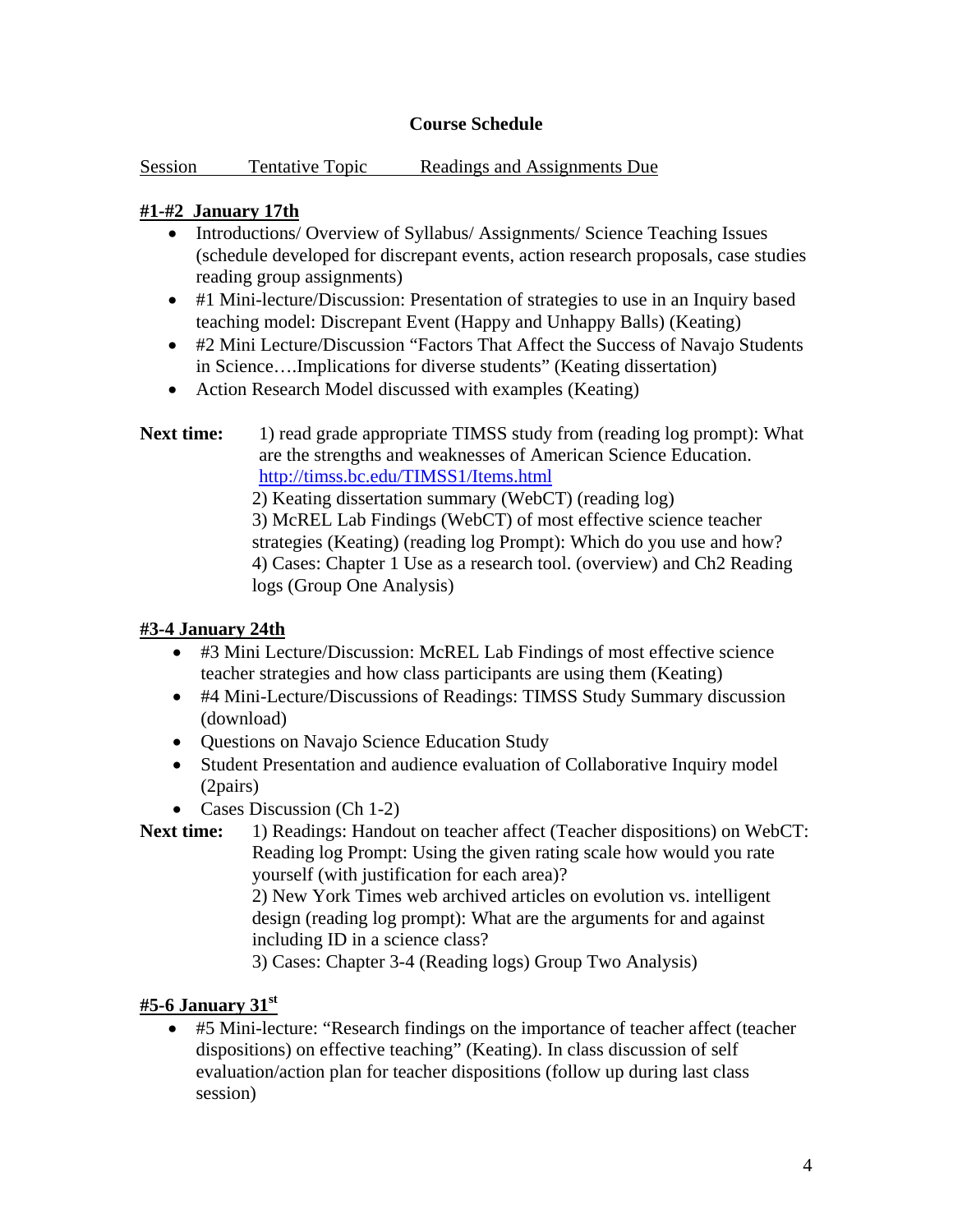- #6 Mini-Lecture/Discussion: Controversial Issues in Science Education: Evolution vs. Creationism (or ID)"
- Student Presentation and audience evaluation of Collaborative Inquiry model (2pairs)
- Graduate student presentation of Action Research/thesis process; Vicki Roberts
- Cases Discussion (Ch 3-4)

**Next time: 1)** Action Research Proposals and presentations due

2) Cases: Chapter 5-6 (Reading logs) Group Three Analysis)

# **#7-8 February 7th**

- Action Research Proposal Presentations (5–7 minutes each)
- Student Presentation of Collaborative Inquiry model (2 pairs)
- Cases Discussion (Ch 5-6)

**Next time**: 1) Handout on WebCT: Selections from 'Teaching the Second Tier' (Tobias) (reading log prompt): Why do so few students complete a degree in science or math (or teaching science or math) and what can we do about it as teachers of science or math?

 2) Handout on WebCT: Selections from: " Differentiated instruction" (reading log prompt): What are some of the elements discussed that you have used (successes and challenges)?

3) Cases: Chapter 7-8 (Reading logs) Group Four Analysis)

# **#9-10 February 14th**

- #7 Mini-Lecture/discussion: "They're not dumb...Teaching the Second Tier" (Tobias)
- Student Presentation of Collaborative Inquiry model (2 pairs)
- #8 Mini-Lecture/discussion "Research findings on differentiated instruction in Science" (Keating)
- Cases Discussion: Chapter 7-8

**Next time:** 1) Handout on WebCT: selections from "Importance of multiple forms of Assessment in Science Education" (reading log prompt: Which of these do you use (successes and challenges?)

2) Cases: Chapter 9-10 (Reading logs) Group Five Analysis)

# **#11-12 February 21st**

- Issues in Action Research Design Projects (short overview of progress)
- Student Presentation and audience evaluation of Collaborative Inquiry model (3) pairs)
- #9 Mini Lecture/discussion: "Importance of Pre, Formative and Summative Assessment in Science and Math Education"
- Cases Discussion: Chapter 9-10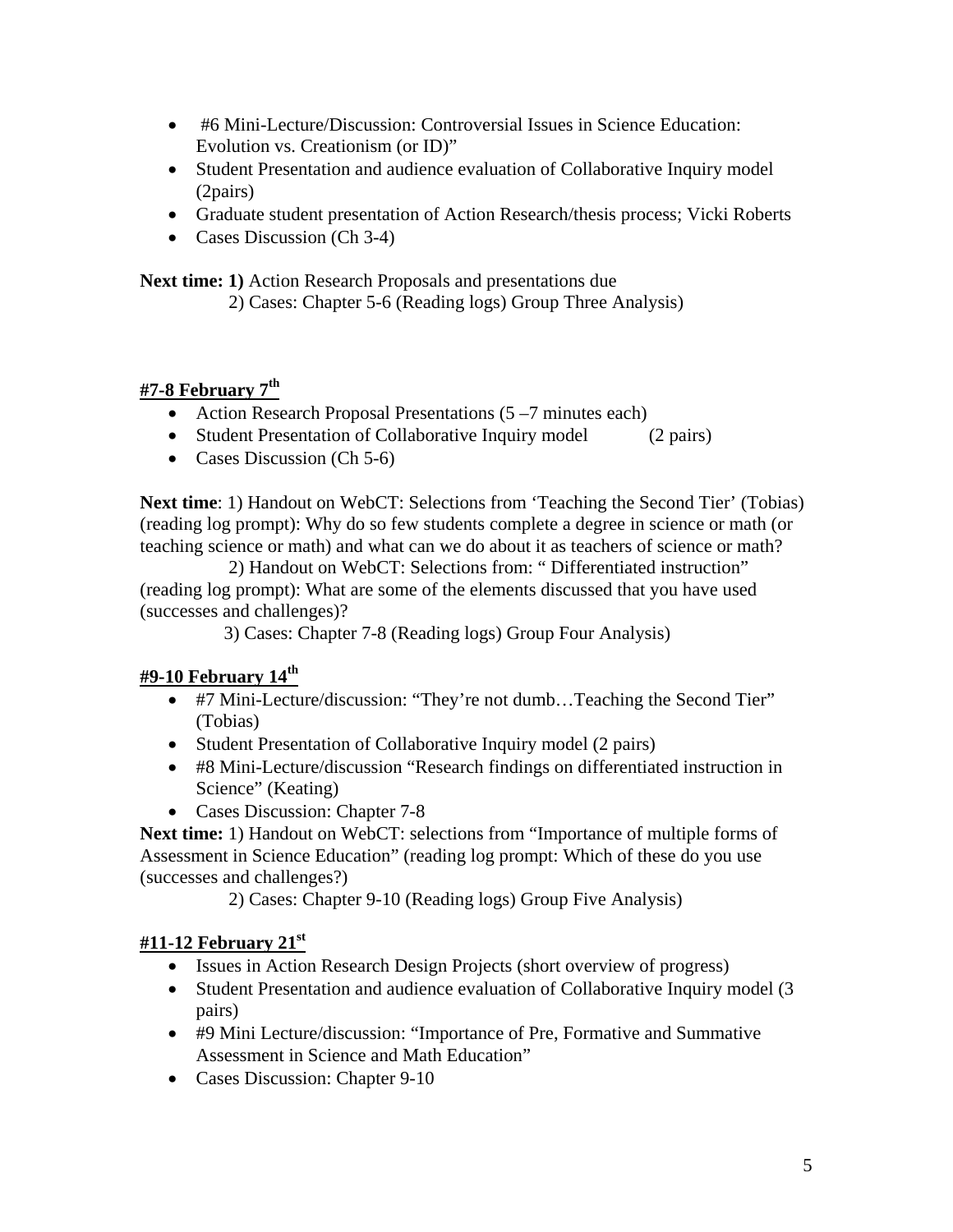Next time: 1) Handout on WebCT: selections from "Republican War on Science" (Reading prompt; What are some of the scientific issues that may have been compromised and as a teacher how do we get our students to look at science from a political perspective?

2) Cases: Chapter 11-12 (Reading logs) Group Six Analysis)

# **#13-14 February 28th**

- #10 Mini Lecture/discussion: "Politics of Science and Science Education
- #11 Mini Lecture/discussion: "Enrichment in Science Programs K-12"
- Student Presentation and audience evaluation of Collaborative Inquiry model (3) pairs)
- Cases Discussion: Chapter 11-12

# **Next time:**

- **1)** Action Research findings presentation (5-7 PowerPoint or other visual)
- **2)** Written report on action research findings that includes 250 word "manuscript" abstract that could be used for dissemination or as a basis to solicit possible publication
- **3)** Paragraph explaining "plan for dissemination" to other interested parties

# **# 15-16 May 9th**

Presentation of Action Research (see all required parts above) Instructor Evaluations/ Summative Evaluation Process/Course Overview

# **Graduate level norms and expectations of class/ assignments**:

- Expectations are that all assignments will be professionally done (i.e. typed and at the highest quality level representative of graduate work)
- Citations should always be used when utilizing information from another source as well as quotations if direct quotes are used
- Punctuality and attendance and participation are essential and missed assignments and classes will be excused only for highly unusual circumstances. **Any assignments that could be made up from missed days (not all could since they are group and interactive) will only count a maximum of ½ their value since discussion/reflection of these assignments in class is an essential part of the process. Two missed classes will lower student grade by one and three may result in a dropped from the class.**
- We know you have many obligations and tasks as a full time teacher but active participation in class does not include grading student papers, searching computer sites or answering emails or any other non-course related functions. You would not want your own students doing this and should model appropriate behavior as a student yourself. If you do not have time to devote to the MA program and its class time and teach full time then you should not attempt it at this time.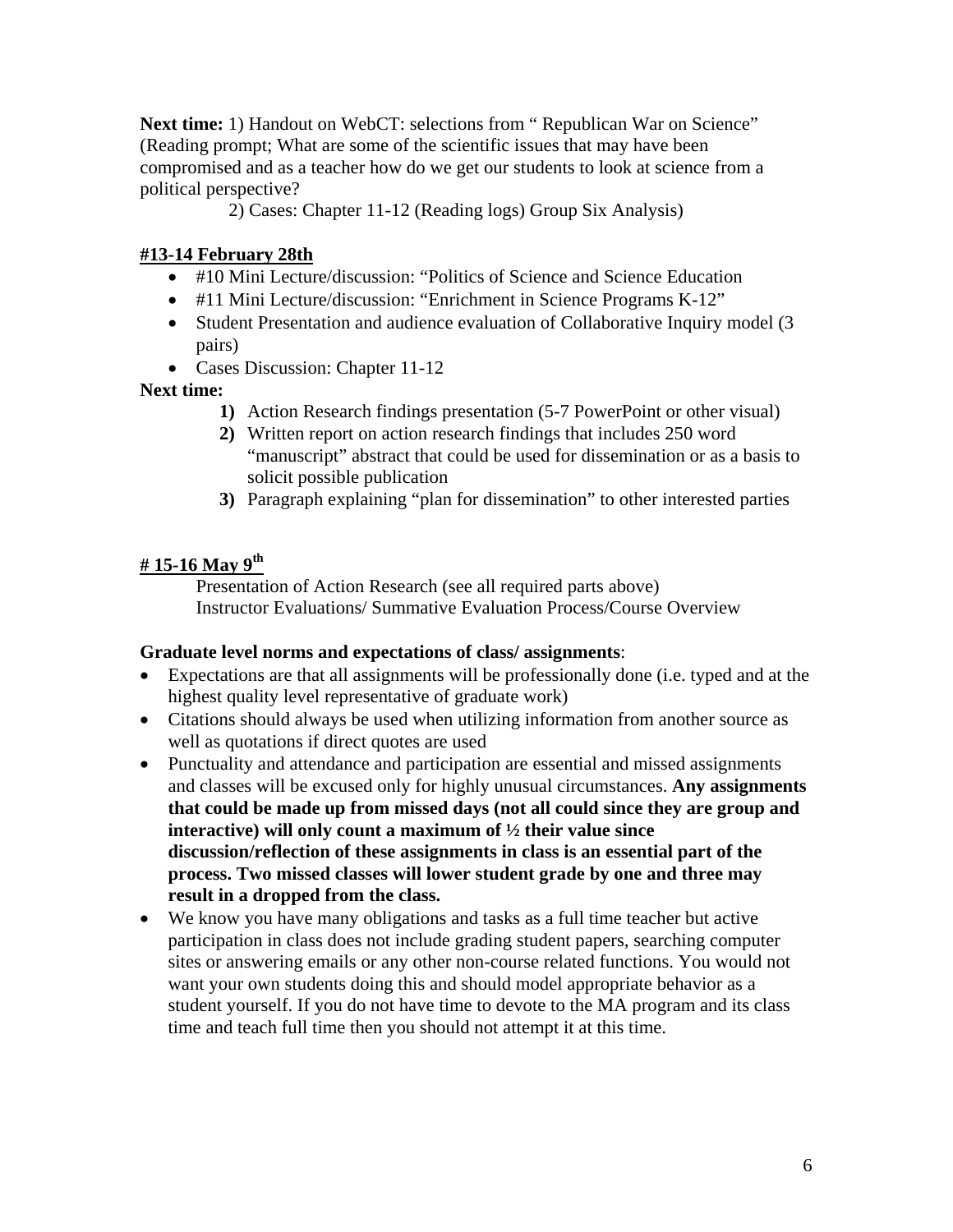# **Synopsis of each assignment (Spirit of the Assignment):**

#### **#1 Reflective Reading logs (and or prompts) of all non-Cases assigned readings:**

These are not collected but should be available for others to read and provide input. In order for one to participate in discussions (whole and small group), expectations are that they would be completed in full with thoughtfulness and application to the specific prompt in the syllabus. A class "buddy" will also provide some feedback/input for each reading log. The following format is a possible suggestion of how this might be done (Note: the "Cases" reading logs will be done on WebCT and have a specific format that will be discussed in class and are summarized in #2 below):

- Short summary of the main ideas
- List some questions you would like to discuss with your group
- Make some connections with something that has happened in your teaching and/or learning experience.
- Create a visual of what your favorite part of the reading, what you learned and share it

### **#2 Case Studies Reading Logs (to be submitted in WebCT)**

A small team of 3-4 class participants will be assigned one or more chapters to analyze and summarize and submit a report/discussion in class that is based on input from all students reading logs WebCT**. Note: The online time spent writing, submitting and or analyzing these is in substitution of required in-class hours (approximately 1.5 hours per class meeting.**

**#3 Discrepant Event/ Inquiry Presentation**: The spirit of this assignment is for the class to observe a variety of examples of teaching using the inquiry approach and have an opportunity to critique it. Each pair of students will prepare an inquiry-based lesson appropriate for K-12 science and (or) math (approximately 15-20 maximum) (20 points maximum). A handout lesson plan should be available at the conclusion of the presentation that includes as a minimum: standards addressed, objectives, materials and resources, procedures, assessments and explanation (10 points). Drawings may help. Presentations (20 points maximum) will be evaluated by the instructor and peers using the following rubric:

1) Appropriateness of materials (0-5)

2) Questioning Techniques (0-5) Non-judgmental, Science process skills, Constructivist, Closure

- 3) Involvement/Engagement of audience (0-5)
- 4) Teacher Content Knowledge (0-5)
- 5) Overall comments and scoring (20/20 possible)

### **#4 and #5 Action Research Proposal and Final written and oral presentation and Abstract (see #6 below)**

The spirit of the assignment is for each student to have the opportunity to develop and implement a teacher-directed research project (action research) that addresses some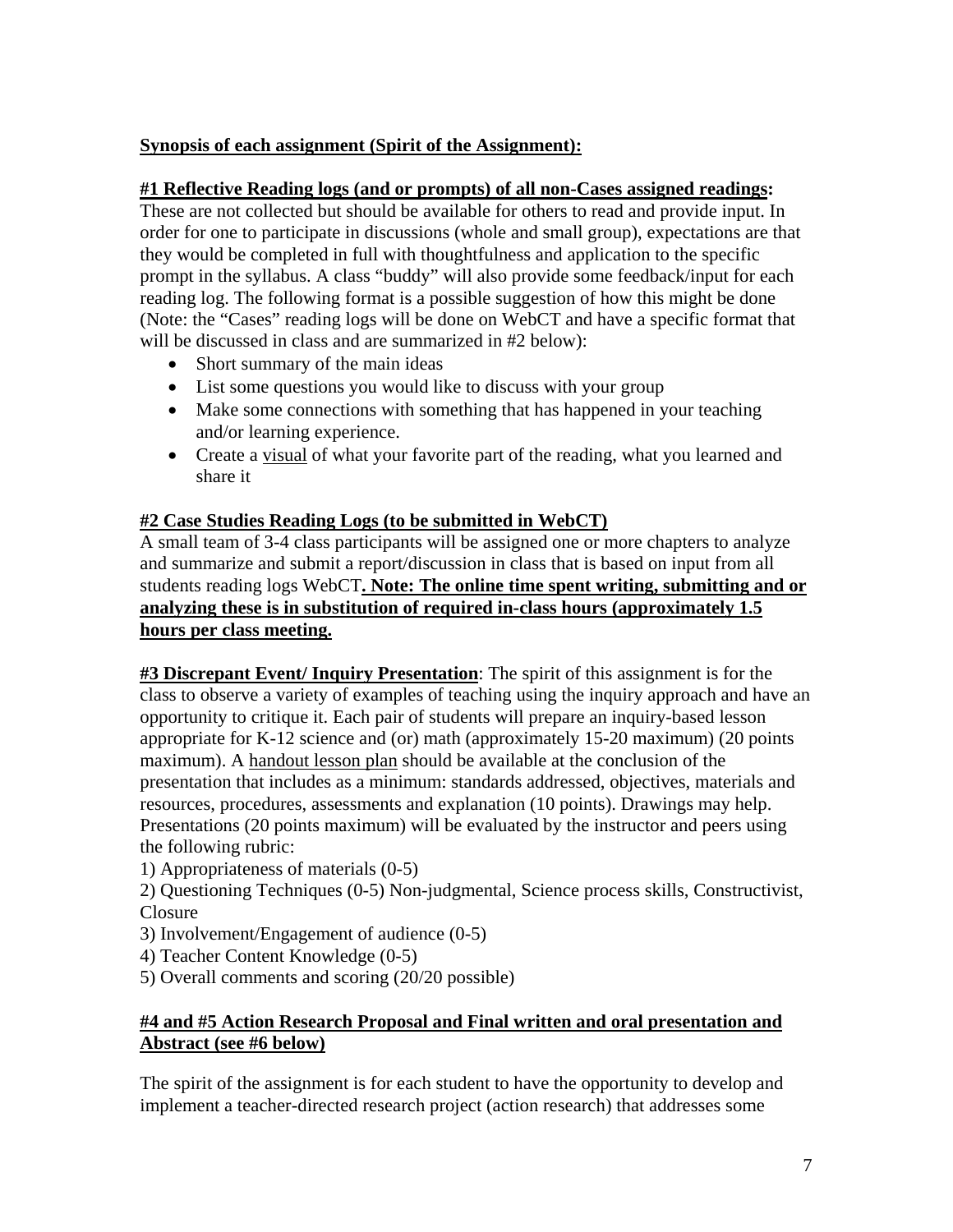question related to ones own practice. This should assist the student as a pilot or at the least a practice exercise for doing the MA thesis. The final outcomes of this assignment includes: 1) written and 2) oral report of the findings, (may include an edited videotape in support of those findings); 3) a proposal for the dissemination of the findings via a presentation to a school and or parent group. Connected to this assignment is the 250 word manuscript "abstract" of study that could be used for dissemination or consideration for publication (see #6 below). For specifics of format see Action Research Proposal Form, which will be a handout in class that includes: statement of the problem (question(s), background of the problem, hypothesis, experimental design (triangulation), data collection techniques (analysis), conclusions and implications.

#### **#6 Abstract/ Manuscript of Action Research Project**

Each student will complete the action research project described above that demonstrates his/her understanding of using teacher directed research. This project is an opportunity to exercise creativity and individual preference in selecting what is to be specifically done while giving the student skills for sharing their expertise with other teachers through professional publications. As part of the Action Research project will you will write a short manuscript/abstract (250 words) that may be suitable for dissemination as a summary of your research and findings and (or) for submission for publication in one of the typical action research or science teaching journals such as (*Science & Children, Science Scope or The Science Teacher)*. This would serve as a template for submission and of course the exact manuscript submission guidelines for the journal chosen would have to be followed in order to submit an actual proposal.

### **#7 Teacher Dispositions (affective behavior)**

The spirit of the assignment is for each student to self evaluate his (her) own teaching affect and to write up an action plan for improvement in those areas deemed necessary (this will be done in class with a partner). During the final class a discussion of progress towards this goal will be made with instructors input. Expectations are that those positive behaviors (dispositions) will be modeled during the class with both colleagues and instructors.

### **#8 Final or Summative Student Assessment of course learning**

A final exam will model an authentic and alternative way to assess individual student learning in a summative way that provides a mechanism for closure and review of course understanding. This will be done "in class" during final meeting in May.

### **Summary List and Value of each Assignment:**

- 1) Reflections/comments on each non-cases reading (logs) or prompt assignment 2pts@10=20pts
- 2) WebCT Reading logs and group leader analysis/summary  $2pts@ 12 = 24pts$
- 3) Science Discrepant Event/Inquiry Presentation and Lesson Plan (20+ 10)= 30pts
- 4) Action Research Proposal and presentation=20 pts
- 5) Action Research Final Presentation and written report =  $(20 + 20)$  = 40pts
- 6) Manuscript of action research project= 10 pts